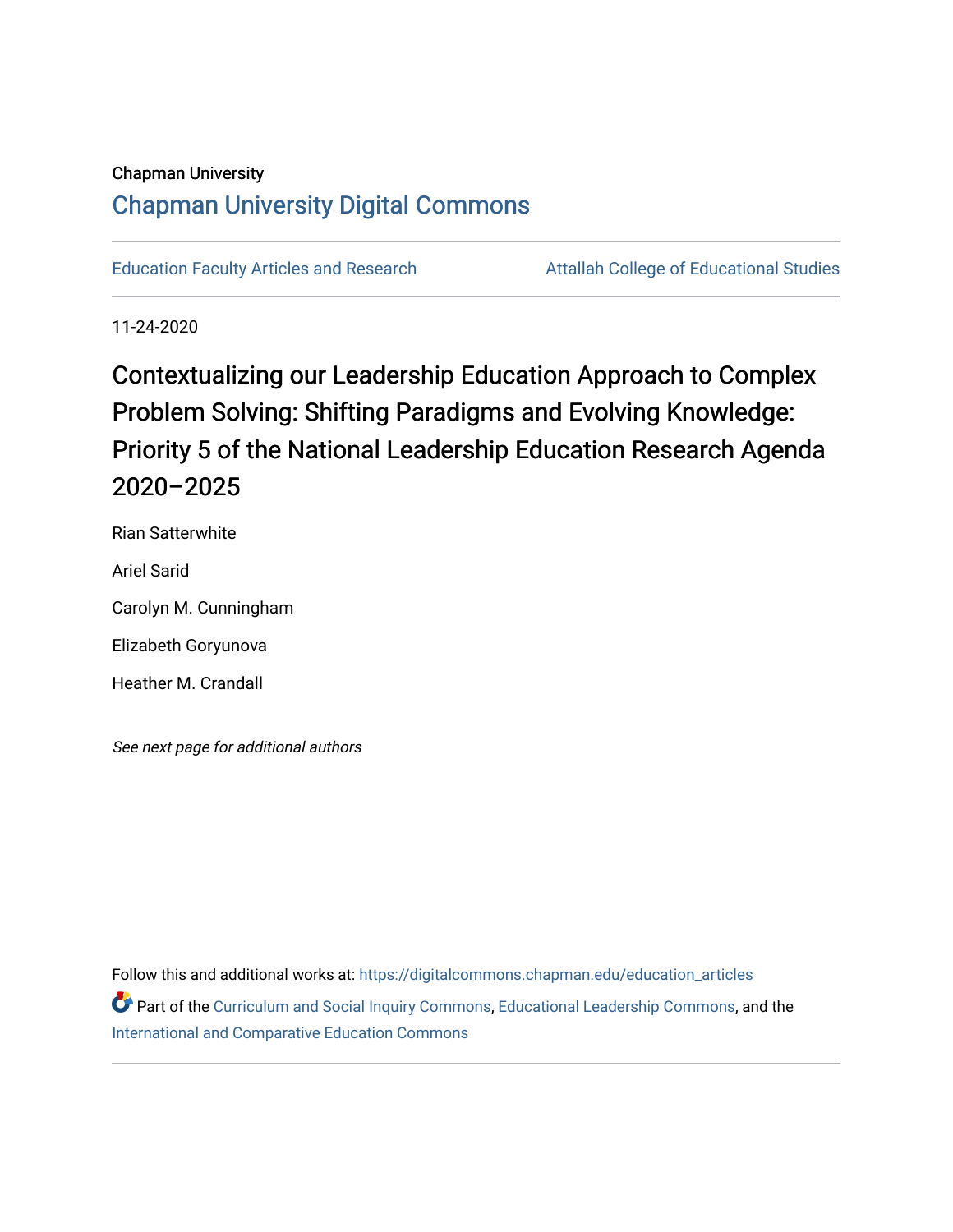## Contextualizing our Leadership Education Approach to Complex Problem Solving: Shifting Paradigms and Evolving Knowledge: Priority 5 of the National Leadership Education Research Agenda 2020–2025

#### **Comments**

This is the accepted version of the following article:

Satterwhite, R., Sarid, A., Cunningham, C.M., Goryunova, E., Crandall, H.M., Morrison, J.L., Sheridan, K. and Miller, M. (2020). Contextualizing our leadership education approach to complex problem solving: Shifting paradigms and evolving knowledge: Priority 5 of the National Leadership Education Research Agenda 2020–2025. Journal of Leadership Studies, 14, 63-71.

which has been published in final form at [https://doi.org/10.1002/jls.21717.](https://doi.org/10.1002/jls.21717) This article may be used for non-commercial purposes in accordance with [Wiley Terms and Conditions for Self-Archiving](http://olabout.wiley.com/WileyCDA/Section/id-820227.html#terms).

Copyright University of Phoenix

#### Authors

Rian Satterwhite, Ariel Sarid, Carolyn M. Cunningham, Elizabeth Goryunova, Heather M. Crandall, James L. Morrison, Kate Sheridan, and Whitney McIntyre Miller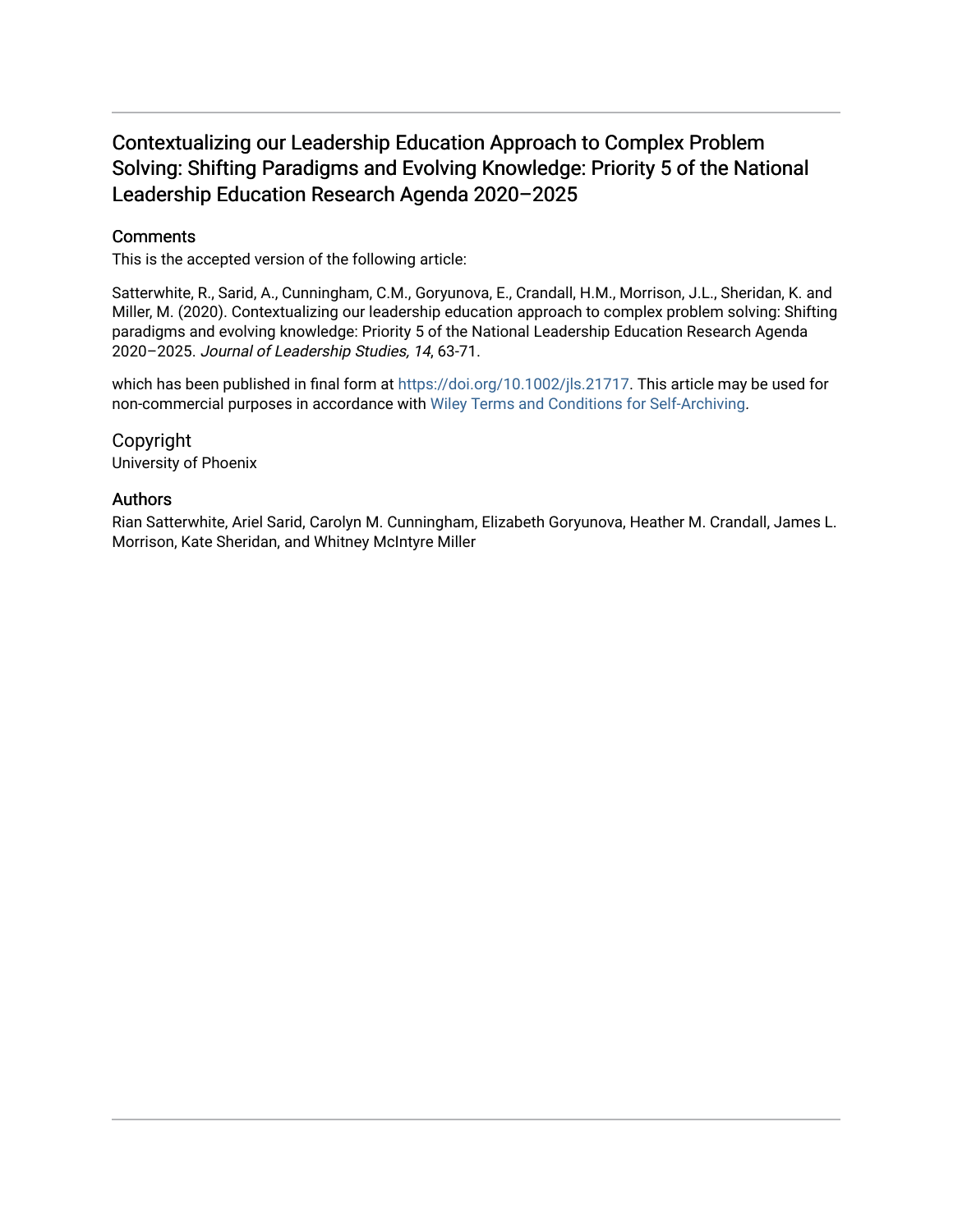#### **2020-2025 National Leadership Education Research Agenda**

*Priority 5 - Understanding & addressing complex problems*

#### **Problem/Impetus**

Complex problems characterized by uncertainty, interconnectedness, poorly defined goals, and high risk are not new to the human experience. Yet we are increasingly faced with multifaceted and pervasive global challenges, and leadership education must adapt accordingly. These complex problems transcend national borders and frequently require a collective, adaptive, and iterative learning response. Complex problems such as failure to act on climate change, unemployment, food crises, national (and global) governance failures, pandemics, cyberattacks, and involuntary migration are interrelated challenges that require paradigm shifts in our responses and in our leadership (Global Risk Report, 2020).

Solving complex problems requires continuous learning — asking the right questions rather than rushing in with answers borrowed from contexts that do not translate (Grint, 2005; 2008; 2010). Failure to operate in this way results in challenges ranging from actions not matching the urgency of data, lack of awareness of the broader context, operating from false assumptions that become hard to dislodge, and holding to an initial plan despite poor evidence or support (Ramnarayan & Schaub, 1997). Complex problem solving requires iterative knowledge acquisition and application, and a structure that will support adaptive planning and response. Dörner & Funke (2017) assert that, "Creative combinations of knowledge and a broad set of strategies are needed. The problem-solving process combines cognitive, emotional, and motivational aspects, particularly in high-stakes situations. Complex problems usually involve knowledge-rich requirements and collaboration among different persons" (p. 6).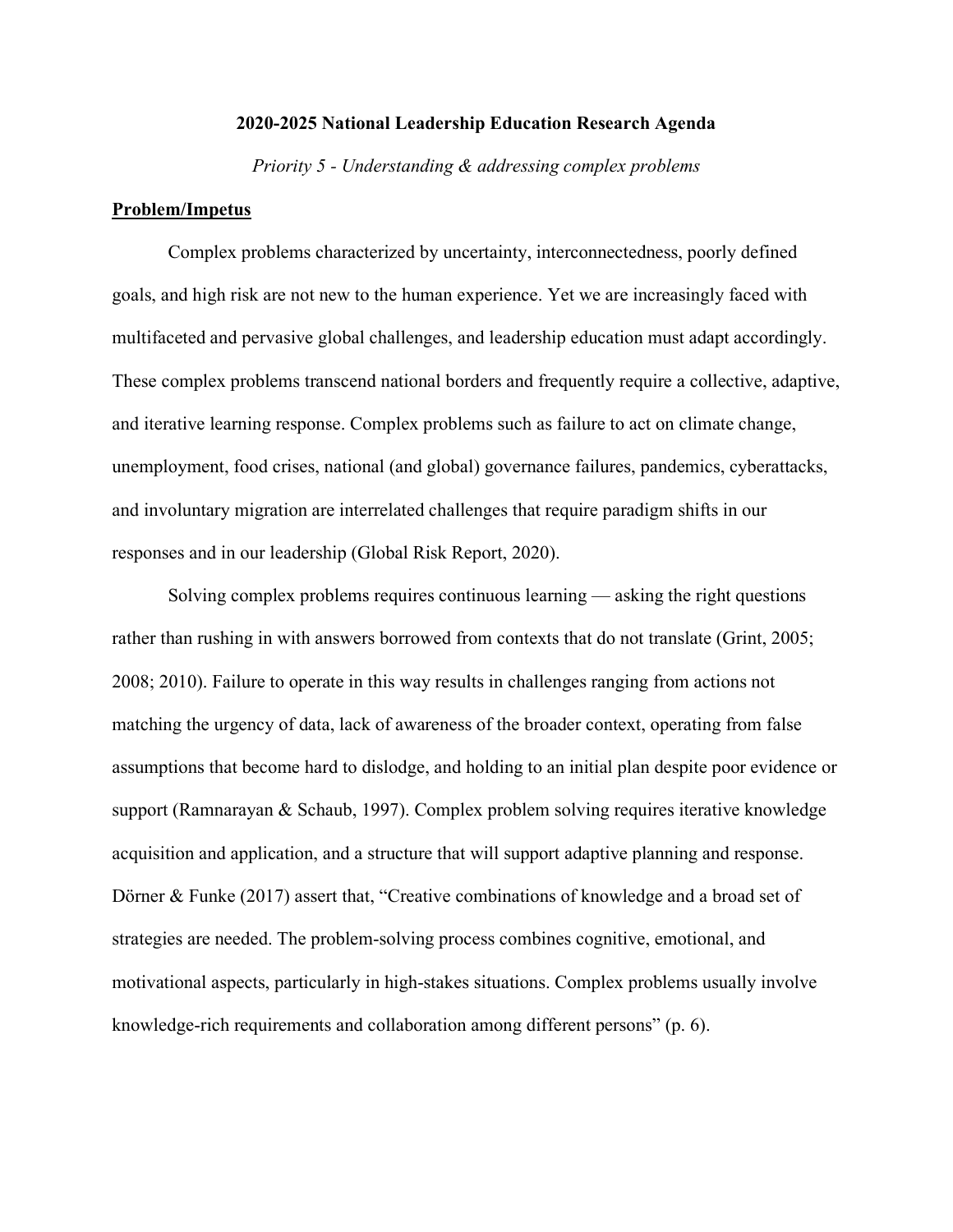Flexibility, continuous learning, and the ability to question core assumptions are fundamental capacities that leadership education should be striving to nurture in learners. We can gain much by examining ways in which our current systems - and systems of thinking - do not serve our goals. Important and underutilized sources of knowledge for addressing these complex global problems are rooted in indigenous and non-western perspectives as well as within nature. As we seek to bring diverse sources of wisdom and resources to bear, we would be well served by centering and uplifting these sources of knowledge. The success and wellbeing of our interdependent world is contingent upon our ability to adapt our individual and collective thinking, behavior, and relationships to effectively resolve, mitigate, or adapt to the complex problems that we face. The ability to transgress and, at times, disrupt boundaries is also crucial.

A number of organizations, including but not limited to, the United Nations, the World Bank, the World Economic Forum, the European Commission, and the Gates Foundation, are focused on developing solutions for complex and interlinked issues that defy traditional categorization. A common element linking most of these diverse subjects is sustainability. For instance, the 2030 Agenda for Sustainable Development adopted by the United Nations member states, identifies 17 goals related to economic growth, social inclusion, and environmental protection as a shared blueprint for global partnership to build peace and prosperity for people and the planet, now and into the future (UN, 2015). According to UNESCO, the realization of the 2030 Agenda for Sustainable Development relies on the leadership and contribution of informed citizens, including in the areas of peace promotion, conflict prevention, inclusion, and social cohesion (UNESCO, 2019).

Shriberg (2012) asserts that sustainability leadership *is* 21st century leadership. In this spirit, we submit that sustainability is *an exemplar and representative complex problem*; it is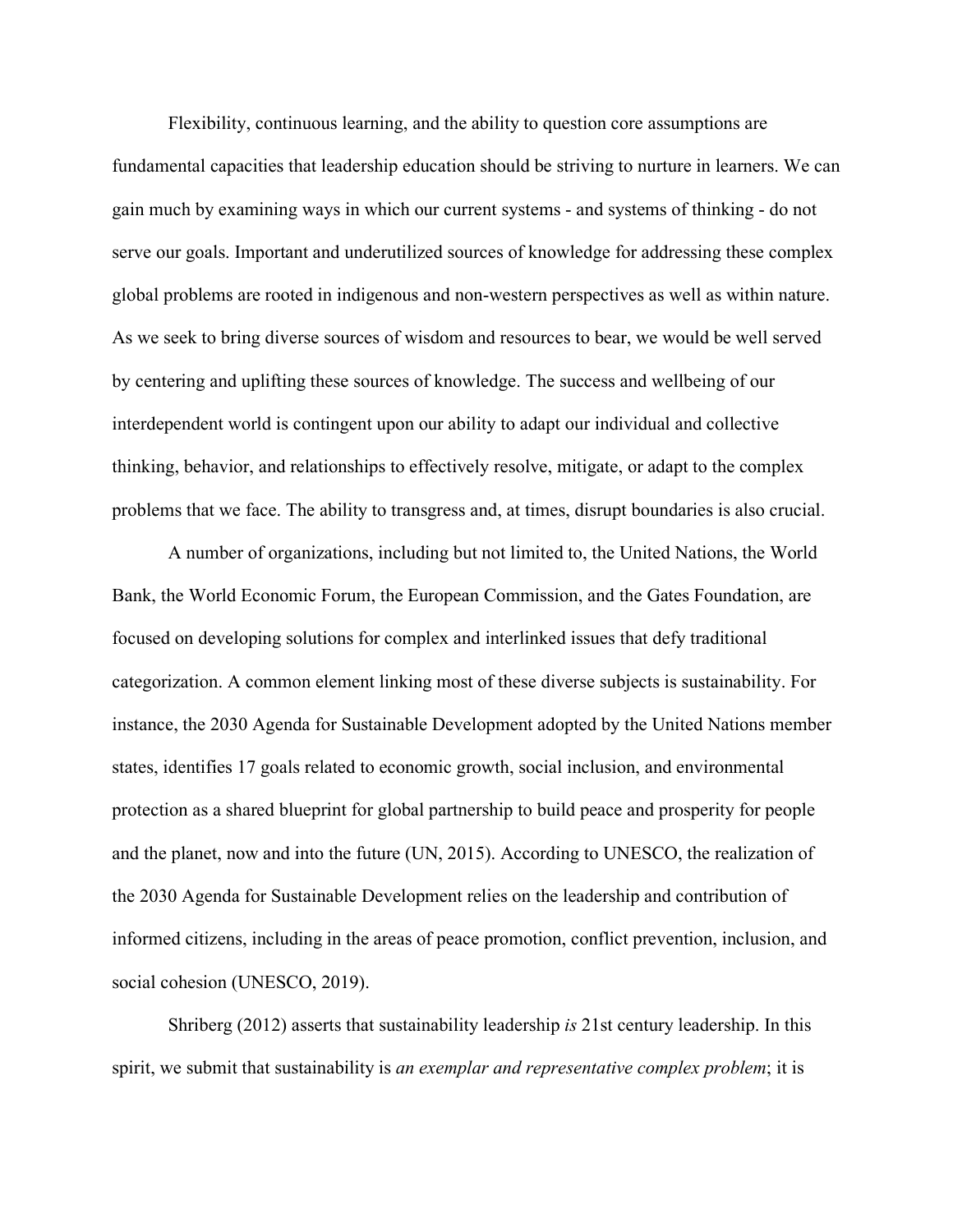both a purpose and method, a process and outcome, and it incorporates a crucial duality of deconstruction (critique) and reconstruction (hope and action). Sustainability as both purpose and method bridges and integrates multiple discourses within leadership: theory and practice; technical and social; adaptive and positional; leader and follower; ethical and practical; collective and individual.

Embracing a sustainability leadership approach prepares us to tackle other complex problems. It advances a transferable set of concepts, competencies, and skills applicable to a range of complex challenges. We assert that ten interrelated learning areas emerge from the literature exploring sustainability, complex problems, and leadership:

- Centering the biosphere as a fundamental context of leadership; integrating/reconciling anthropocentric and ecocentric ethics (Evans, 2011; Redekop, 2010; Redekop et al., 2018; Satterwhite, 2010, 2018; Schein, 2017)
- Collaborating across boundaries (e.g., Senge et al., 2008)
- Developing systems literacy, and by extension understanding leadership to be the capacity of a system or community (Satterwhite, 2010; Senge, 2006; Senge et al., 2008; see also: Capra & Luisi, 2014; Meadows, 2008; communal, relational, and distributed leadership)
- Employing critical social theory (Redekop et al., 2018; Western, 2013; see also: Collinson, 2020; Dugan, 2017; Preskill & Brookfield, 2009)
- Expanding our time horizons (i.e., inter-temporality) (Satterwhite et al., 2016)
- Increasing comfort with uncertainty and shifting contexts (Heifetz, 1994; Sheridan et al., 2019)
- Learning from nature (Allen, 2019; Allen et al., 1998; Redekop et al., 2018)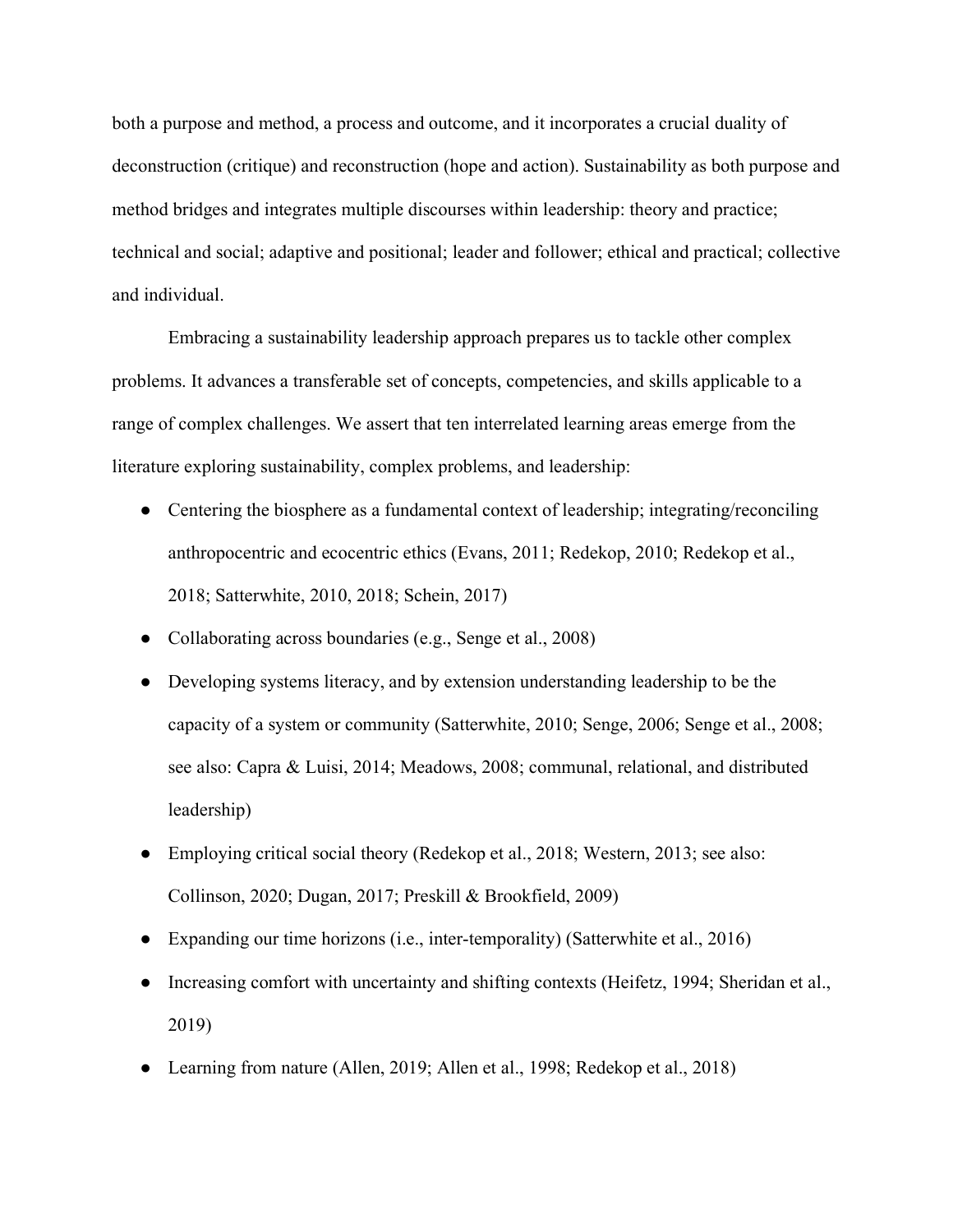- Moving from reactive problem solving to co-creating our desired future (Senge, 2006; Senge et al., 2008; Scharmer & Kaufer, 2013; see also: Kuenkel, 2016)
- Nurturing adaptive capacity in our systems and communities (Heifetz, 2006)
- Revisiting, centering, and learning from indigenous and non-western traditions (Andrews, 2018; see also: Bordas, 2012; Chin et al., 2018; Maragia, 2006; Redekop et al., 2018)

These learning areas are immediately relevant to addressing complex problems. To further scaffold this approach, we argue that centering sustainability in leadership education yields the following core principles: 1) *Leadership education and development must focus equally on individual* and *systems capacity building*, 2) *Leaders must model active learning, act as co-educators, and operate with an open mind from a place of inquisitive learning* and 3) *Leaders must question and actively dismantle assumptions and structures that stifle justice and sustainability.* These principles represent a paradigm shift - a fundamental reordering - in how leadership education is conceived of, researched, and practiced. Leadership education - anchored in sustainability, grounded in these principles and constructed through the use of the ten learning areas - can become a powerful contributor to the development of informed global citizen leaders with agency and capacity to effectively understand and address complex challenges.

#### **Methodologies**

Leadership scholars and practitioners must expand ways of examining and understanding complex problems. While qualitative work has built a more nuanced understanding of complex leadership challenges, and mixed methods provide a more multifaceted view, these only begin to cover some of the intricacies of complex leadership questions, and are ultimately unsatisfactory,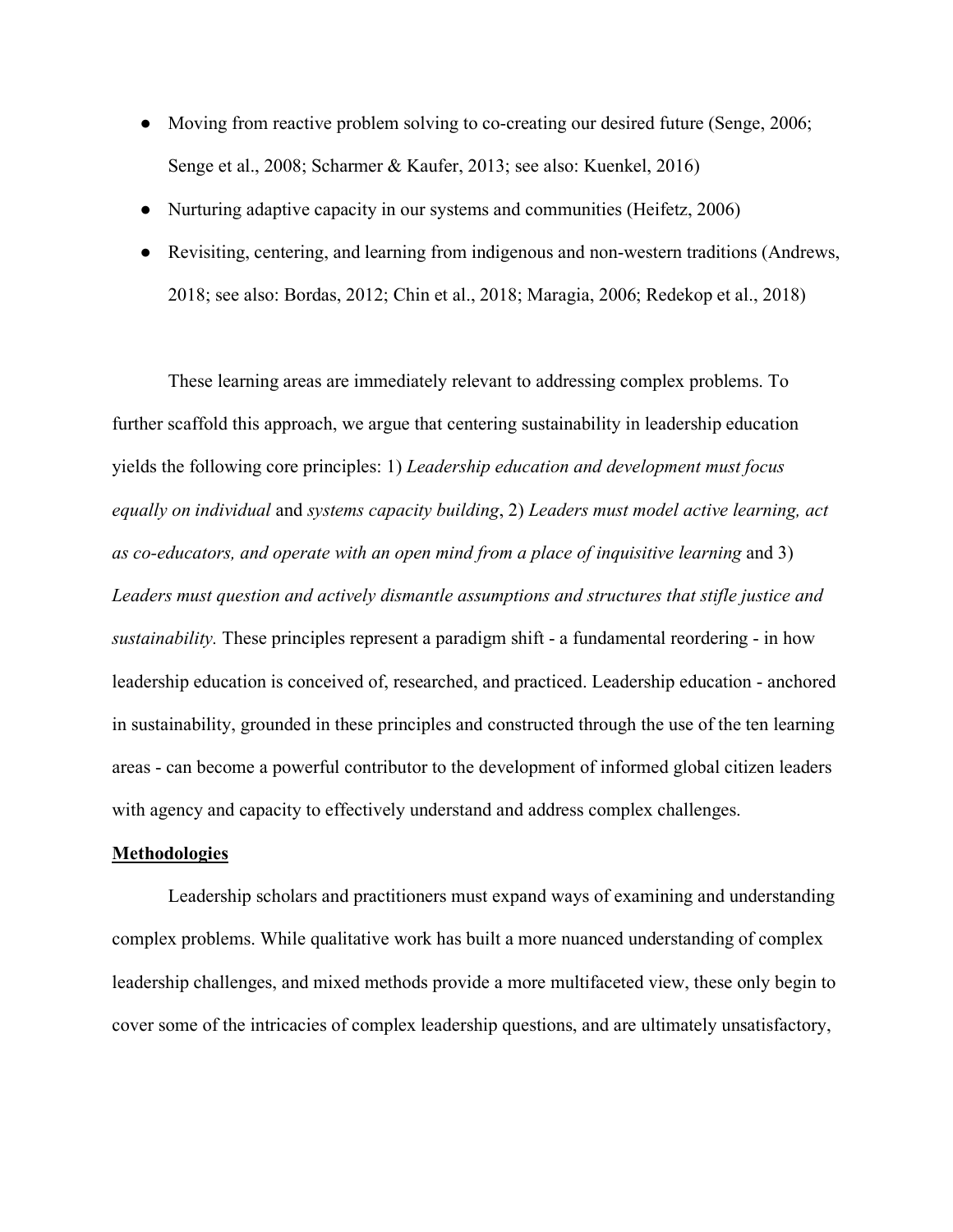by themselves, when centering sustainability in leadership. To understand and address complex leadership challenges, we must expand our methodological toolkits.

**Advocacy/Activism Methodologies:** It is essential that diverse voices, ideas, and worldviews are heard and included. Doing so requires that we root the work in power and privilege analysis. This also challenges us to move the acquisition of knowledge from a transaction between researcher and participant to a co-creation of knowledge. Practices such as indigenous methodology (Kovach, 2010); culturally-responsive methodology (Berryman et al., 2013); community-based participatory research, including asset-mapping and other communityled observation practices (Johnson, 2017; Stoecker, 2013); and action research (Patton, 2002; Saldana & Omasta, 2018) can help inform and expand this shift in practice towards advocacy and activism research.

Methodologies must also be responsive to the reality that social media connect us globally. These digital media create networked public spheres that have potential for mobilization (Castells, 2015), opening access to diverse perspectives and marginalized voices. Hashtag activism, for example, organizes information from disparate counterpublics creating new meanings and ways of interacting with information (Crandall & Cunningham, 2016). Additionally, social network analysis connects communities and allows for data collection to inform decision-making.

Further, scholars and practitioners need to consider how to disrupt norms of existing systems to adapt to the uncertainties communities face. Engaging with methodologies from new social movement scholarship (Foust et al., 2017) can develop leadership skills and competences required to meet emergent, complex challenges.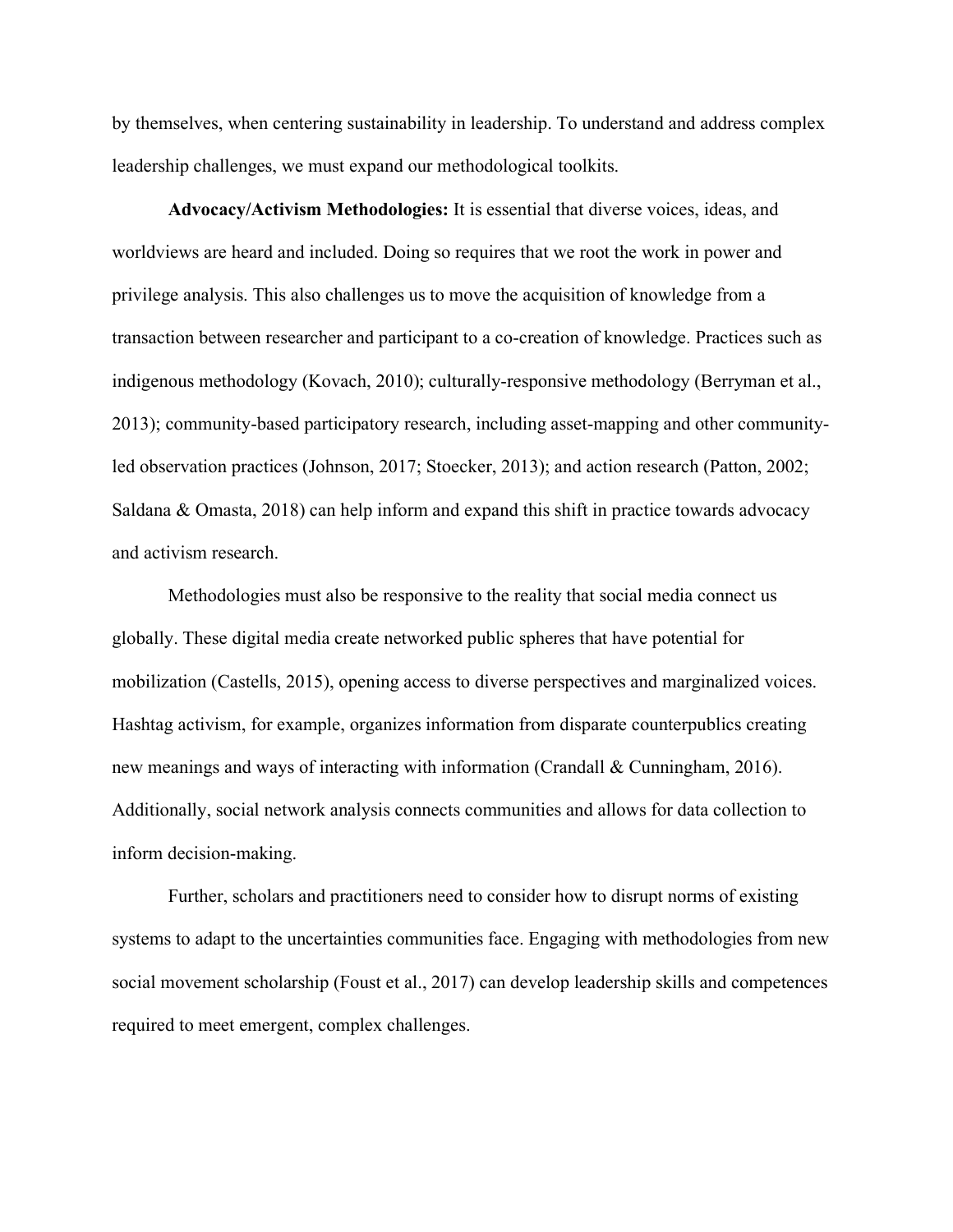**Big Data and Visual Methodologies**: Visual methodologies can also broaden ways of understanding and approaching complex problems. The visual operates affectively (Brunner & DeLuca, 2016) and images can move people to action. Leadership in this context requires knowledge of how different groups of people understand and value sustainability, so methods about meaning making and issues of power and identity are useful (Asen, 2000; Brouwer, 2006; Fraser, 1990; Warner, 2002).

Emerging visual methodologies for sustainability leadership must include data visualization, which are tools of persuasion to help leaders communicate the complexity of problems (Herring et al., 2016; Newell et al., 2016). Big data and artificial intelligence may allow leaders to comprehend complex problems and form responses (Parry et al., 2016). How data is perceived and presented, such as through visual or arts-based methods (Cahnmann-Taylor & Siegesmund, 2008; Leavy, 2015), may also help enlist a broader audience to engage complex leadership challenges.

It is important to note that relying on change to be driven primarily by technology may result in severe ethical challenges. Relying on machine learning - such as artificial intelligence over individual behavior when initiating solutions may result in a misplacement of values as to the worthiness of human input into the decision-making process. Thus, balancing human discernment with technological capacity is both a value and an area requiring additional research.

**New Materialism Methodologies:** New materialism, or object-oriented ontology, is an additional emerging postmodern area of study relevant to understanding complex problems such as sustainability because it values the non-human. New materialism views matter as active, and as such, it has influence (Sencindiver, 2017, para. 1). Leadership scholars may do well to expand assumptions of agency and influence to include the human and non-human alike.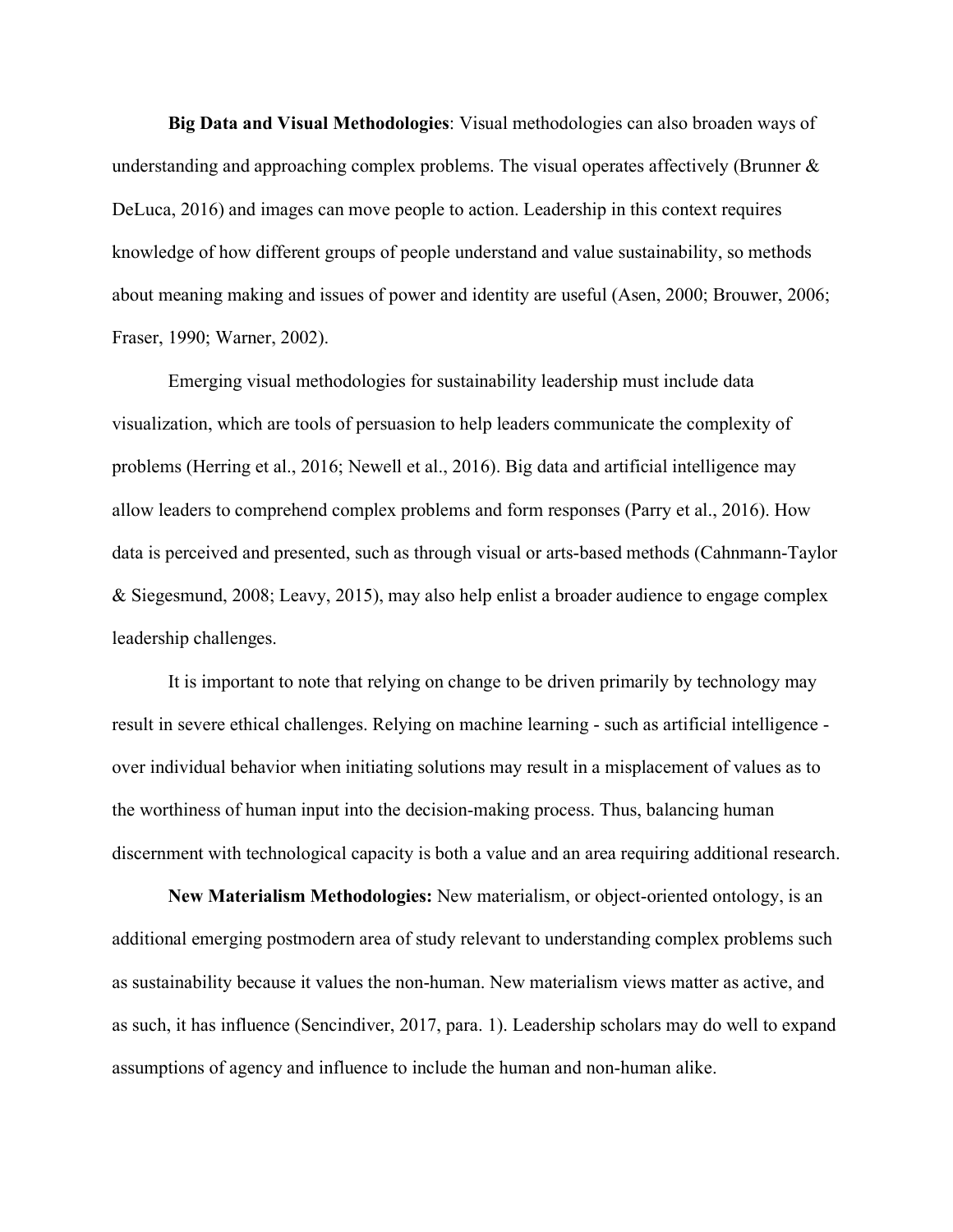#### **Outcomes**

Sustainability is closely linked to community capacity building (Goodman et al., 1998), and both hinge on partnerships between academics and community advocates in order to design feasible solutions to complex societal issues. In this spirit, leadership education scholars must advance the theory *and* practice of leadership towards the following fundamental outcomes:

**1. Interdisciplinary Sustainability Leadership Curriculum.** Substantial scholarly work has identified core competencies and created a coherent education framework for a sustainable future (Sheridan et al, 2019; Wiek et al., 2011). The proposed deliberately interdisciplinary approach - a convergence of science and social intelligence (Hawken, 2008) - enables the development of leaders, and leaderful systems, capable of collectively addressing the complex challenges of a dynamic global environment, while centering social justice and environmental sustainability. Yet research outcomes for advancing effective leadership have, to this point, been primarily developed and assessed based on Western values. According to Kellerman (2018), the world cannot advance civilization by promoting or elevating people to significant leadership roles primarily based on alignment with social structures typically associated with neoliberal Western values such as privilege, money, title, or charisma. Eagly and Chin (2010) suggest that cultural, social, and economic diversity as well as different types of societies require new forms of scholarship.

We propose three pillars of a future curriculum advancing sustainability as a core facet of leadership, complimentary to the aforementioned principles and learning areas:

Nurturing a global citizenship mindset including care for the world, inter-temporality, and inclusion: Improving upon partial, fragmented, and limited assumptions in favor of knowledge-based, community-grounded, holistic, and ethical decision-making processes.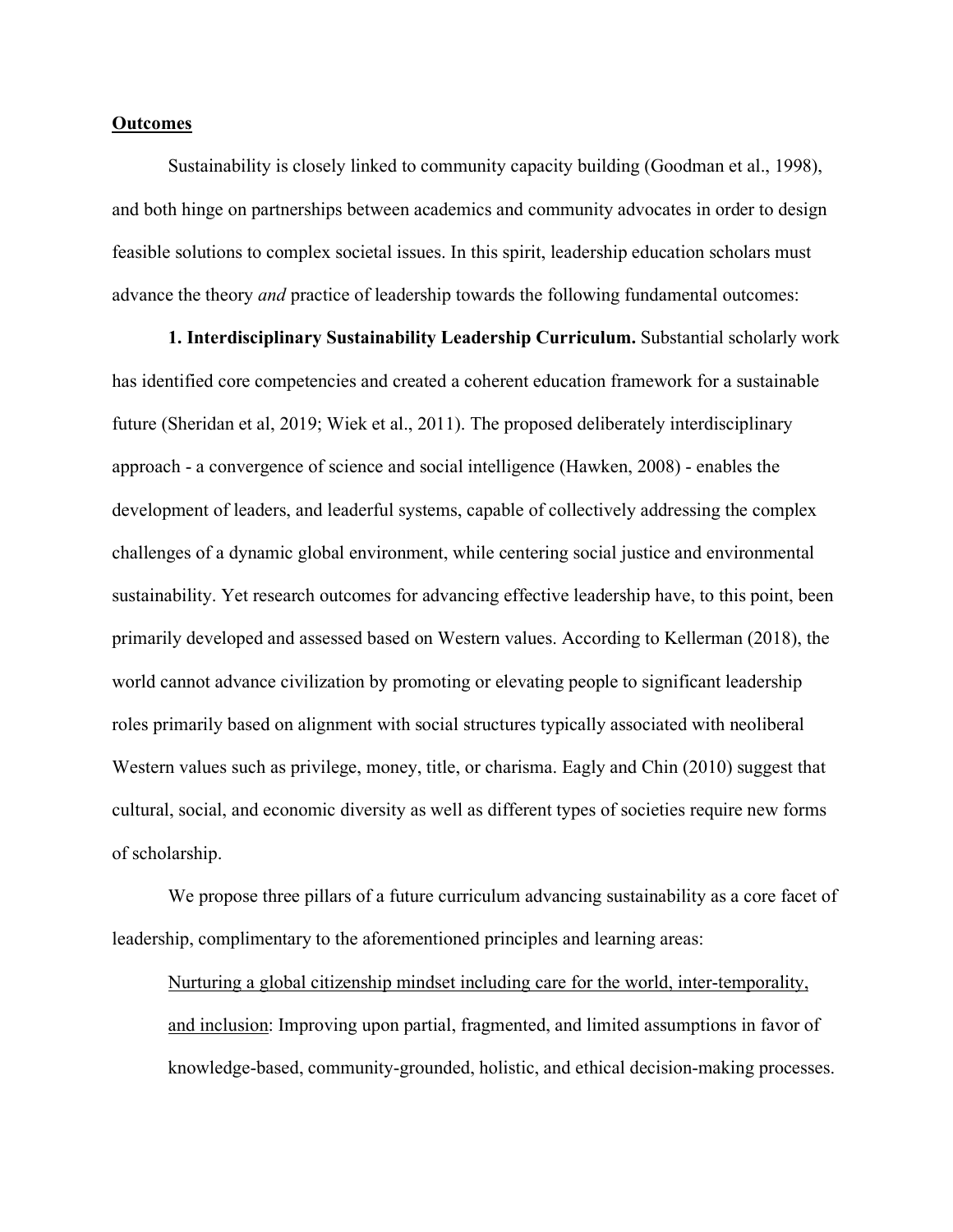Enhance social perspective-taking as a foundational outcome of leadership education curricula (Dugan et al., 2014).

Focus on horizontal and vertical development: Design experiences to enhance knowledge, skills, and competencies, as well as the capacity for complex meaning making (see Cook-Greuter, 2004; Petrie, 2011, 2014, 2015). Societal perspectives and customs related to tolerance, openness, power, ethics, etc., differ within multicultural and multiethnic organizations. A balanced approach to these perspectives should inform the behavior of future leaders, thus strengthening their capacity to bring about feasible change.

Developing complex problem-solving skills: Effective and inclusive complex problem solving — spurred by systems thinking that involves a creative combination of knowledge (such as specific problem domain expertise, technology, and artificial intelligence), broad strategies (such as consensus building & multidisciplinary approaches), and collaboration (facilitated in a team environment).

**2. Publications of innovative research** on leadership education that centers sustainability in books and scholarly journals.

**3. Newly developed global interdisciplinary sustainability leadership forum** (with affiliated scholarly journal) for scholars, educators, leaders, and community advocates to share innovative research and evidence-based practices. Partnership with existing forums actively shaping policy and practice for sustainable development and its leadership (such as The World Business Council for Sustainable Development, WBCSD).

**4. Partnerships with major global entities** recognized for a multi-sector approach and focus, with sustainability, systems change, and justice as central tenets of the partnership. This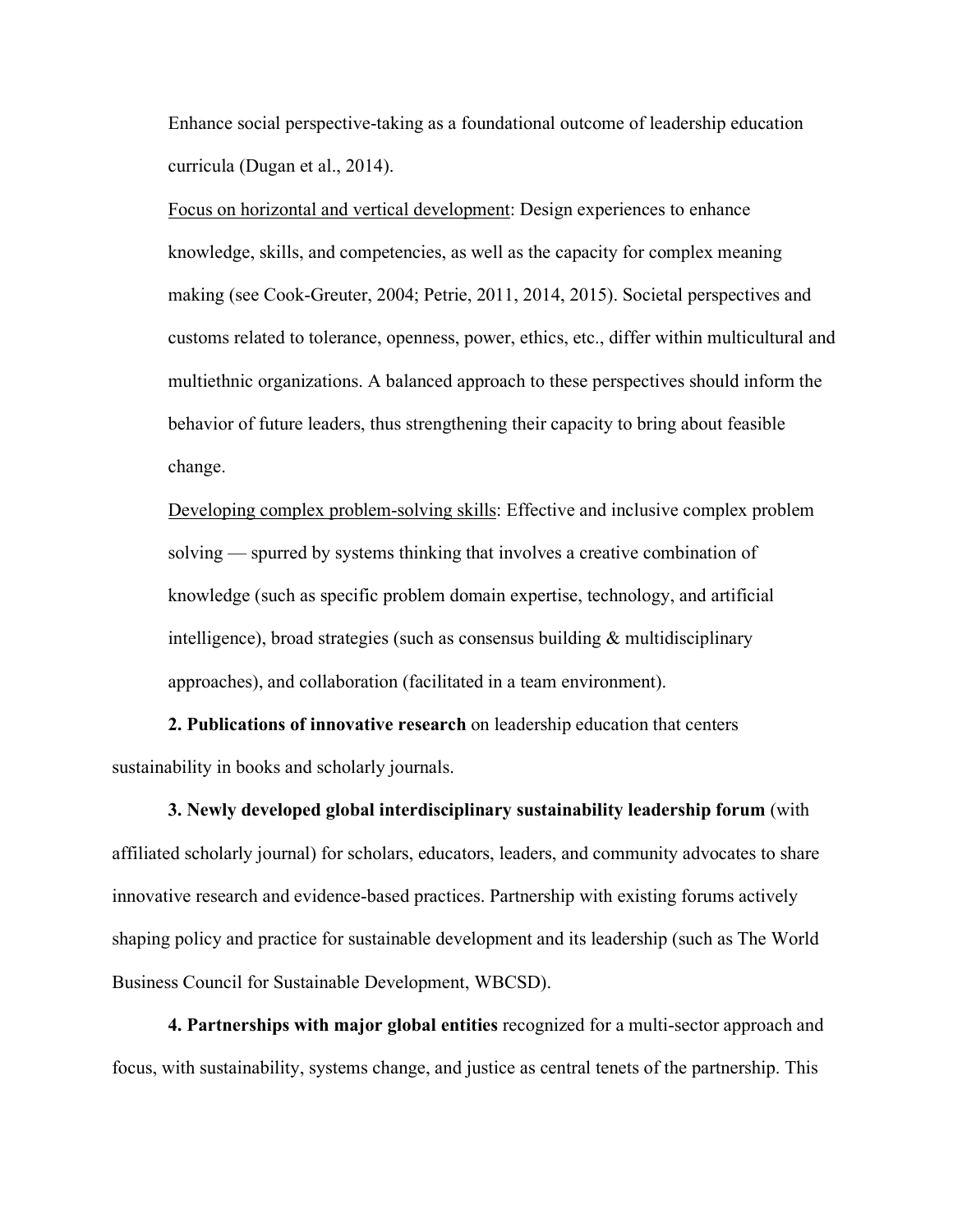will include international governmental and non-governmental organizations as well as private foundations. Such partnerships will enable leadership scholars to draw upon these organizations' existing resources and field expertise to identify and implement effective sustainable leadership strategies for complex problem-solving in a continually changing global environment, as well as actively engage in pursuit of multi-institutional grant opportunities.

**5. Partnerships with representatives of the global community**: recognizing and nurturing a growing network of civil society organizations that come together in a systemic, distributed, and grass-roots approach to solving sustainability and social justice issues (see: Hawken, 2008).

#### **Future considerations**

Leadership education centering sustainability will have a profound impact on how leadership is enacted, communities develop, organizations operate, and education evolves. Ultimately, it will prepare learners, communities, and organizations to develop, engage, and apply new knowledge and new ways of thinking to better understand and address complex problems. Within this paradigm, leaders will act as educators, brokers-of-learning, and facilitators of meaningful learning processes within and among social networks, organizations, and society at large. This mindset can be defined through cognitive, affective, and behavioral outcomes.

**Cognitive:** Sustainability leadership requires awareness of the direct and indirect effects of globalization on organizations and communities. This global citizenship mindset will demand greater diversity of thought and a deeper knowledge base to understand global issues and crises, the effects of digital culture, and global economics. Leadership will become more flexible and adaptive (Yukl & Mahsud, 2010), expressed by cognitive complexity and openness to learning,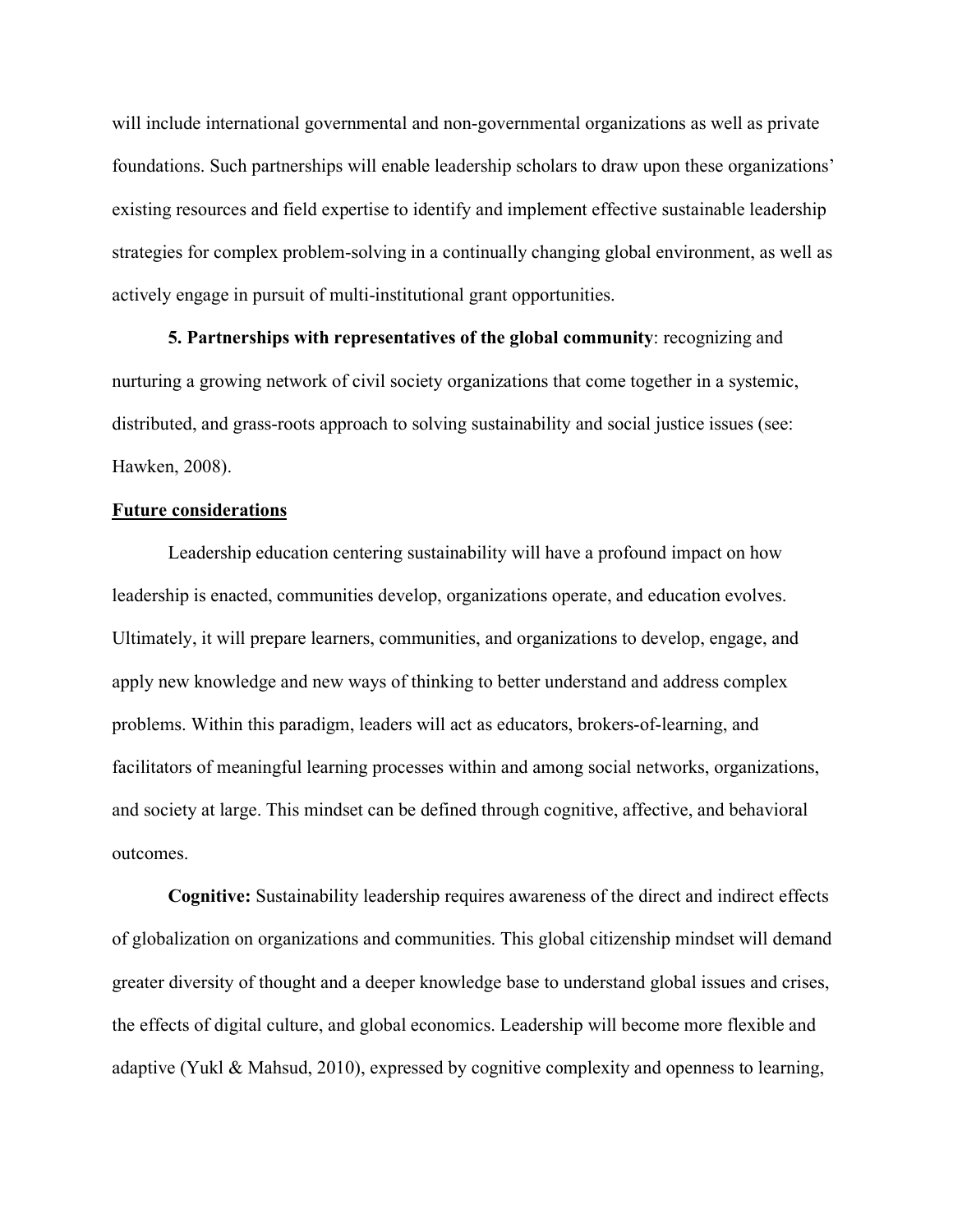systems-thinking, increased social intelligence, and critical self-awareness, allowing leaders to effectively develop emergent responses based on feedback within complex adaptive systems. *Knowing* is characterized by the deeply embedded (and embodied) wisdom of natural systems, joined with the co-creation of new knowledge within communities and systems. Leaders will also gain knowledge in the fields of ethical theory, social justice, and design theories. An expanded and increasingly complex value-system will also be critical areas of knowledge.

**Affective:** Sustainability leadership presupposes an enhanced critical social consciousness, which concerns not only awareness to issues of marginalization, discrimination, and human suffering (an ethic of care and social justice), but necessarily involves a positive (rather than despairing) and proactive (rather than merely responsive) approach. It empowers individuals to collectively transform communities and organizations for the better. Change is often an emotional process, and leadership researchers must examine emotionality in greater depth as individuals learn to live amongst global complex problems. The interwoven patterns of social, environmental, and economic injustice will become a critical context through and for which leadership is enacted. Leaders and communities will think in dilemmatic terms, exhibit empathy for the circumstances of others, build resilience, and prioritize collaboration in order to develop more holistic responses.

**Behavioral** Leaders will engage in organizational and community capacity-building and shared decision-making, so that leadership is consistently a responsibility and capacity of groups or systems, rather than the domain of a select few. Leaders will become adept at balancing technology as a tool for understanding and driving change, with the fundamentally ethical and ecological aspects of complex global challenges.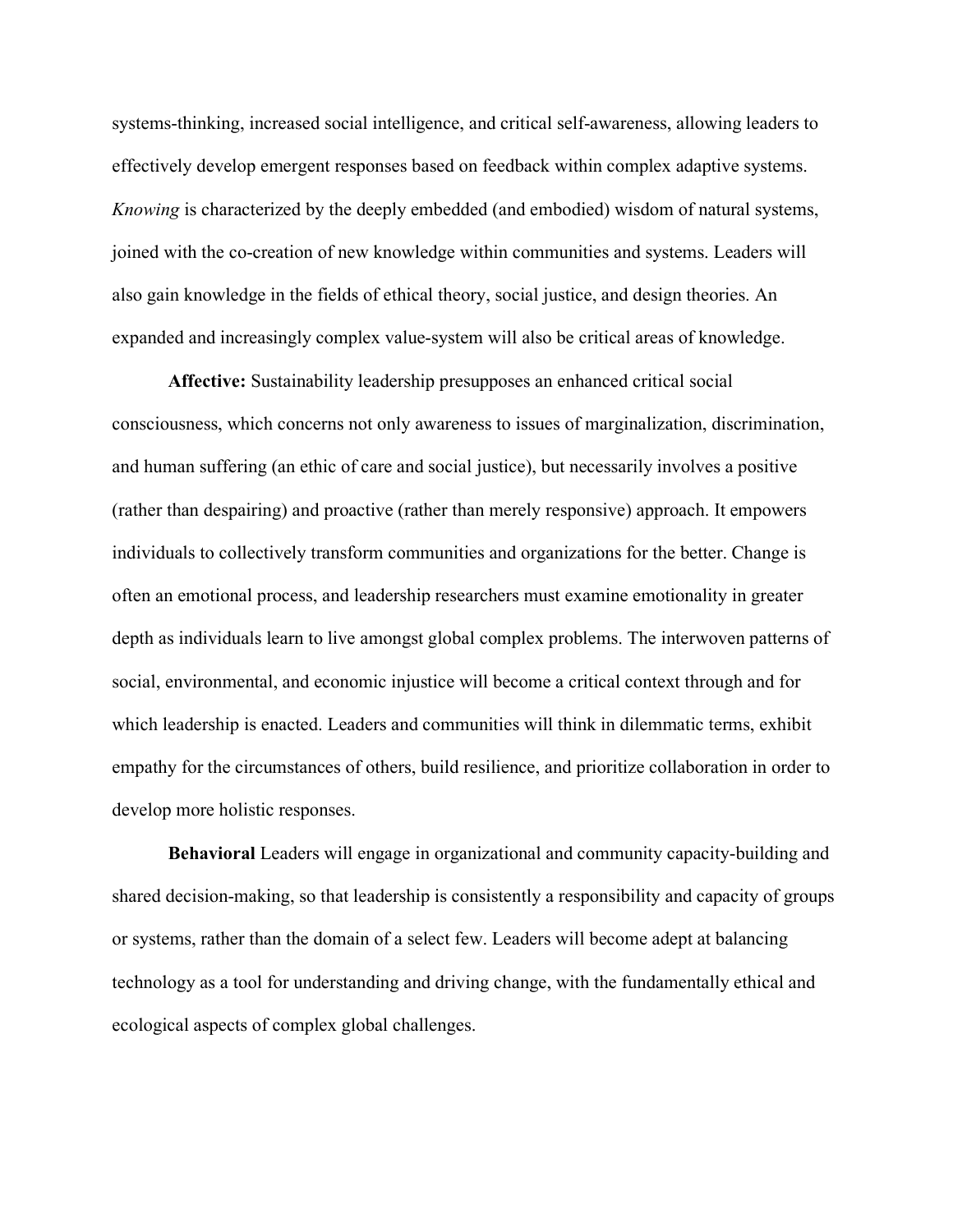A sustainability leadership framework has the potential to transform society by effecting deep (i.e., systemic) and equitable change, enabling new futures to be envisioned and enacted, empowering and activating citizenship in new ways, and addressing global challenges. Sustainability leadership calls for a more transdisciplinary approach to both the preparation of leaders and practice of leadership, as well as the framing of complex problems through integrative and co-dependent lenses.

Sustainability leadership calls leadership scholars and educators to address emerging themes and employ methodologies consistent with these themes. It calls higher education institutions to integrate sustainability leadership themes in various disciplines, particularly connecting leadership education to educational studies. It calls scholars and researchers to create new forums for presenting research and for exchanging ideas. It calls leadership development programs to incorporate sustainability leadership as a central mindset. It calls for reorienting our worldview to perceive global economic, environmental, and human systems not as competing and discrete but complementary and co-dependent. It calls for us to lean into the ambiguity, knowledge gaps, and uncomfortable complexity that characterize sustainability leadership. It calls for these things in order to effectively prepare leaders to shape organizations, institutions, communities, and society in ways that center human and environmental prospering that is rooted in the wisdom of our shared history and ensures a sustainable future for generations to come.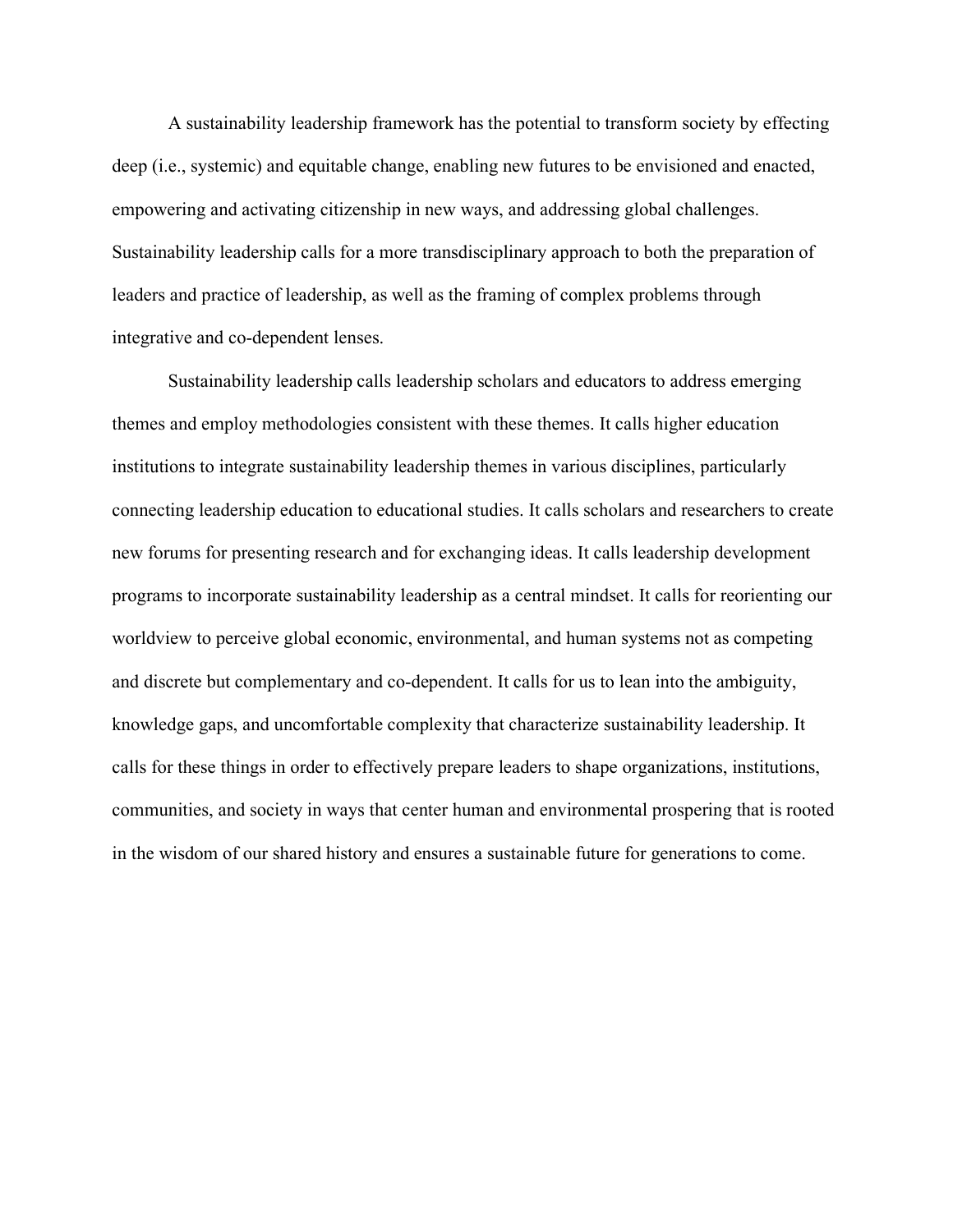#### **References**

- Allen, K. (2019). *Leading from the roots: Nature-inspired leadership lessons for today's world*. Morgan James.
- Allen, K., Stelzner, S., & Wielkiewicz, R. (1999). The ecology of leadership: Adapting to the challenges of a changing world. *Journal of Leadership & Organizational Studies, 5*(2), 62-82.<https://journals.sagepub.com/doi/pdf/10.1177/107179199900500207>
- Andrews, S. (2018). We don't conquer mountains, we understand them: Embedding indigenous education in Australian outdoor education. In B. Redekop, D. Gallagher, & R. Satterwhite (Eds.), *Innovation in environmental leadership: Critical perspectives* (pp.198-212). Routledge.
- Asen, R. (2000). Seeking the "Counter" in Counterpublics. *Communication Theory*, *10*(4), 424– 446[.](https://doi.org/10.1111/j.1468-2885.2000.tb00201.x) <https://doi.org/10.1111/j.1468-2885.2000.tb00201.x>
- Berryman, M., SooHoo, S., & Nevin, A. (Eds.). (2013). *Culturally responsive methodologies*. Emerald Group Publishing.
- Bordas, J. (2012). *Salsa, soul, & spirit: Leadership for a multicultural age*. Berrett-Koehler Publishers.
- Brouwer, D. C. (2006). Communication as counterpublic. In J. St. John, G. J. Shepherd, & T. Striphas (Eds.), *Communication as…: Perspectives on Theory* (pp. 171-177). SAGE Publishing.
- Brunner, E. A. & DeLuca, K. M. (2016). The argumentative force of image networks: Greenpeace's panmediated global detox campaign. *Argumentation and Advocacy*, *52*(4), 281-299.<https://doi.org/10.1080/00028533.2016.11821875>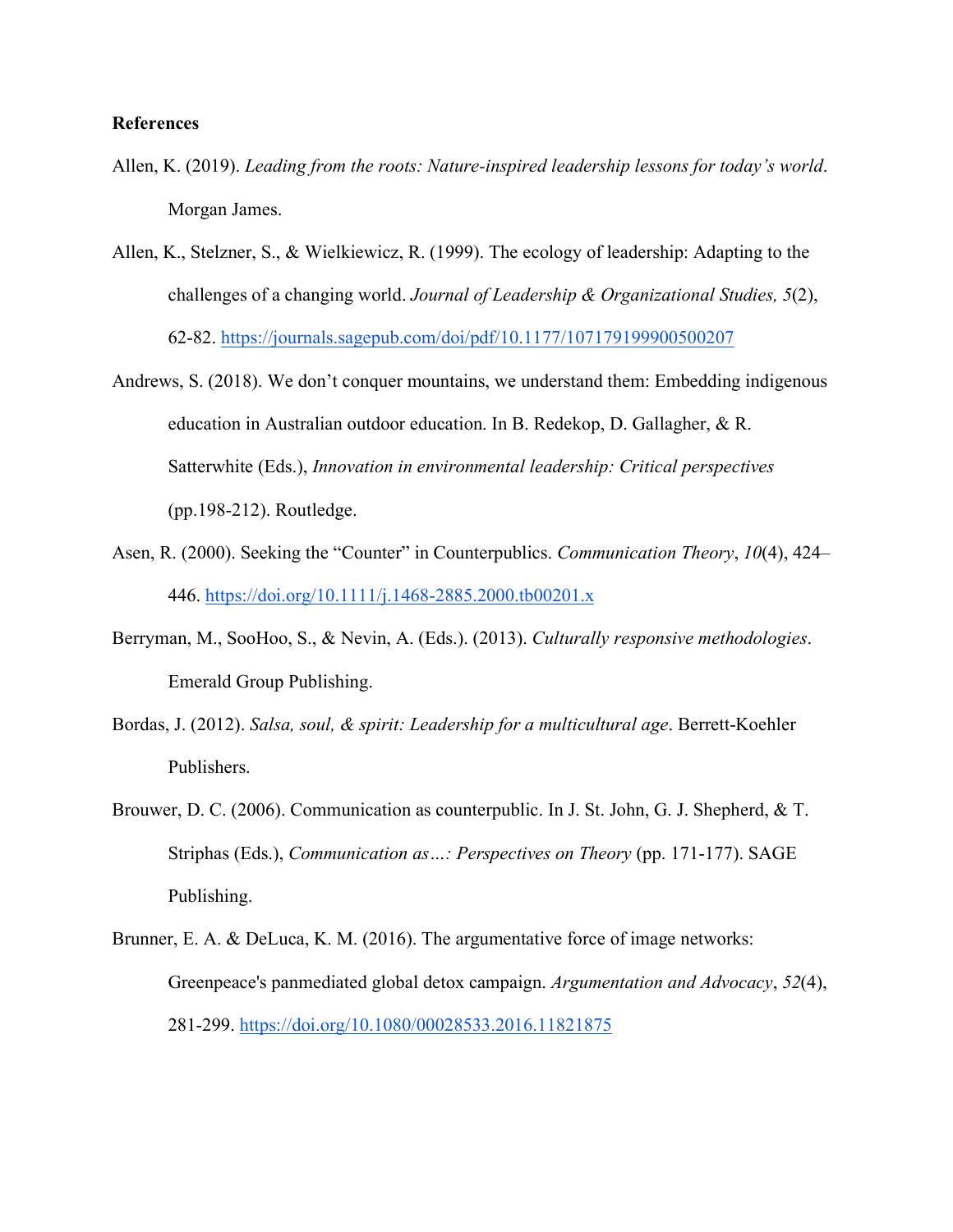- Cahnmann-Taylor, M., & Siegesmund, R. (Eds.). (2008). *Arts-based research in education: foundations for practice*. Routledge.
- Capra, F. & Luisi, P. L. (2014). *The systems view of life: A unifying vision*. Cambridge University Press.
- Castells, M. (2015). *Networks of outrage and hope: Social movements in the internet age* (2nd ed.). Polity Press.
- Chin, J. L., Trimble, J. E., & Garcia, J. E. (Eds.) (2018). *Global and culturally diverse leaders and leadership: New directions and challenges for business, education and society*. Emerald Publishing.
- Collinson, D. L. (2020). 'Only Connect!': Exploring the critical dialectical turn in leadership studies. *Organization Theory, 1*, 1-22.
- Cook-Greuter, S. R. (2004). Making the case for a developmental perspective. *Industrial and Commercial Training, 36*(7), 275-281. DOI:10.1108/00197850410563902
- Crandall, H., & Cunningham, C. M. (2016). Media ecology and hashtag activism: #Kaleidoscope. *Explorations in Media Ecology*, *15*(1), 21-32.

[https://doi.org/10.1386/eme.15.1.21\\_1](https://doi.org/10.1386/eme.15.1.21_1)

Dörner, D. & Funke, J. (2017) Complex problem solving: What is it and what it is not. *Frontiers in Psychology, 8*, 1-11.<https://doi.org/10.3389/fpsyg.2017.01153>

Dugan, J. (2017). *Leadership theory: Cultivating critical perspectives*. Jossey-Bass.

Dugan, J. P., Bohle, C. W., Woelker, L. R., & Cooney, M. A. (2014). The role of social perspective-taking in developing students' leadership capacities. *Journal of Student Affairs Research and Practice, 51*(1), 1-15.<http://dx.doi.org/10.1515/jsarp-2014-0001>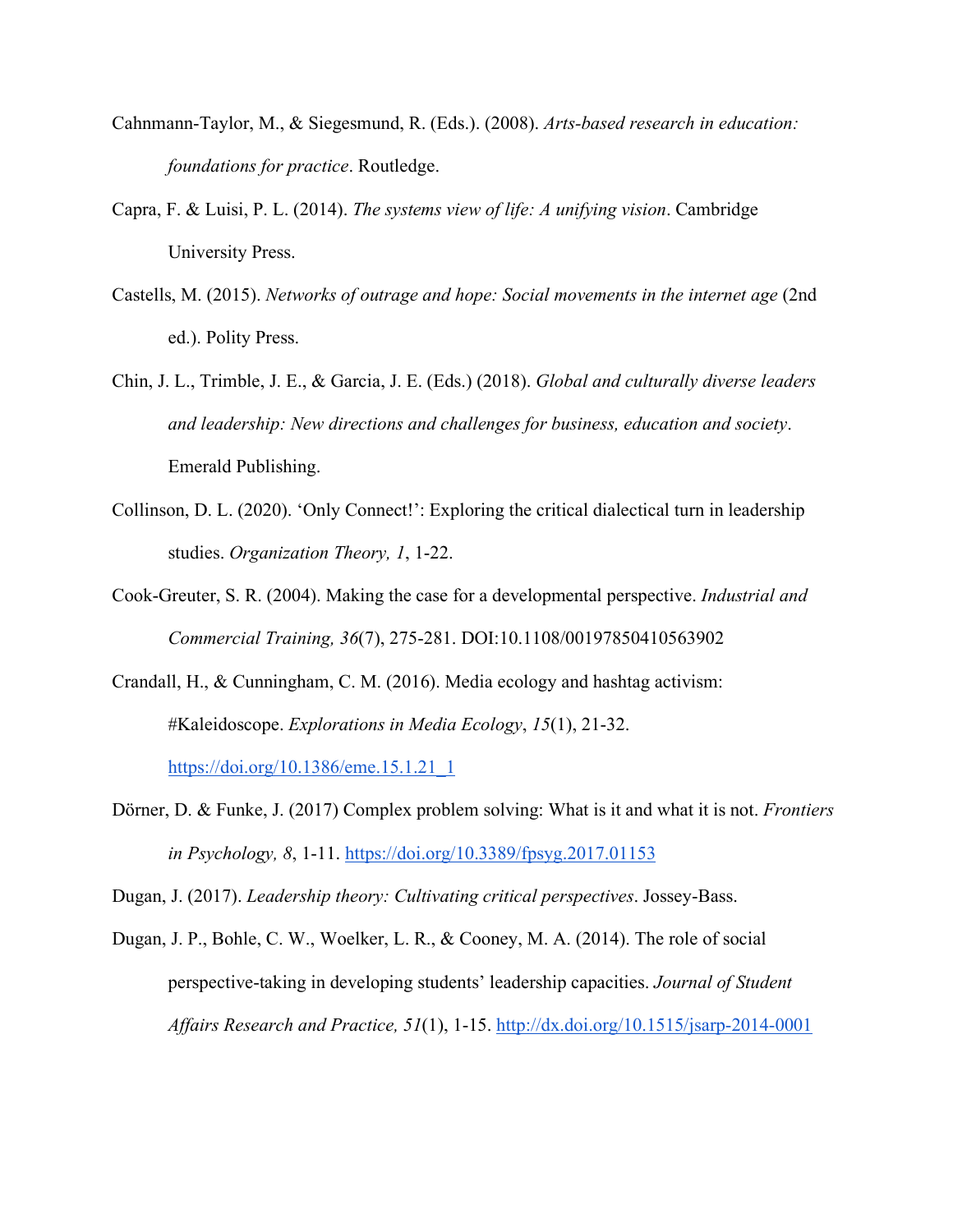- Eagly, A. H., & Chin, J. L. (2010). Diversity and leadership in a changing world. *American Psychologist, 65*, 216-224.
- Evans, T. (2011). Leadership without domination? Toward restoring the human and natural world. *Journal of Sustainability Education, 2*(March), 1-16. <http://www.jsedimensions.org/wordpress/wp-content/uploads/2011/03/Evans2011.pdf>
- Foust, C. M., Pason, A., & Zittlow Rogness, K. (Eds.) (2017). *What Democracy Looks Like: The Rhetoric of Social Movements and Counterpublics*. University of Alabama Press.
- Fraser, N. (1990). Rethinking the public sphere: A contribution to the critique of actually existing democracy. *Social Text*, *25*, 56-80.<https://www.jstor.org/stable/466240>
- *The global risks report 2020*. (2020). World Economic Forum. <https://www.weforum.org/reports/the-global-risks-report-2020>
- Goodman, R. M., Speers, M. A., McLeroy, K., Fawcett, S., Kegler, M., Parker, E., Smith, S. R., Sterling, T.D., & Wallerstein, N. (1998). Identifying and defining the dimensions of community capacity to provide a basis for measurement. *Health Education & Behaviour, 25*(3), 258–278.<https://journals.sagepub.com/doi/pdf/10.1177/109019819802500303>
- Grint, K. (2005). Problems, problems, problems: The social construction of 'leadership.' *Human Relations, 58*(11), 1467-1494. doi: 10.1177/0018726705061314
- Grint, K. (2008). Wicked problems and clumsy solutions: The role of leadership. *Clinical Leader, 1*(2), 11-25.
- Grint, K. (2010). *Leadership: A very short introduction*. Oxford Press.
- Hawken, P. (2008). *Blessed unrest*. Penguin Books.
- Heifetz, R. (1994). *Leadership without easy answers.* Harvard University Press.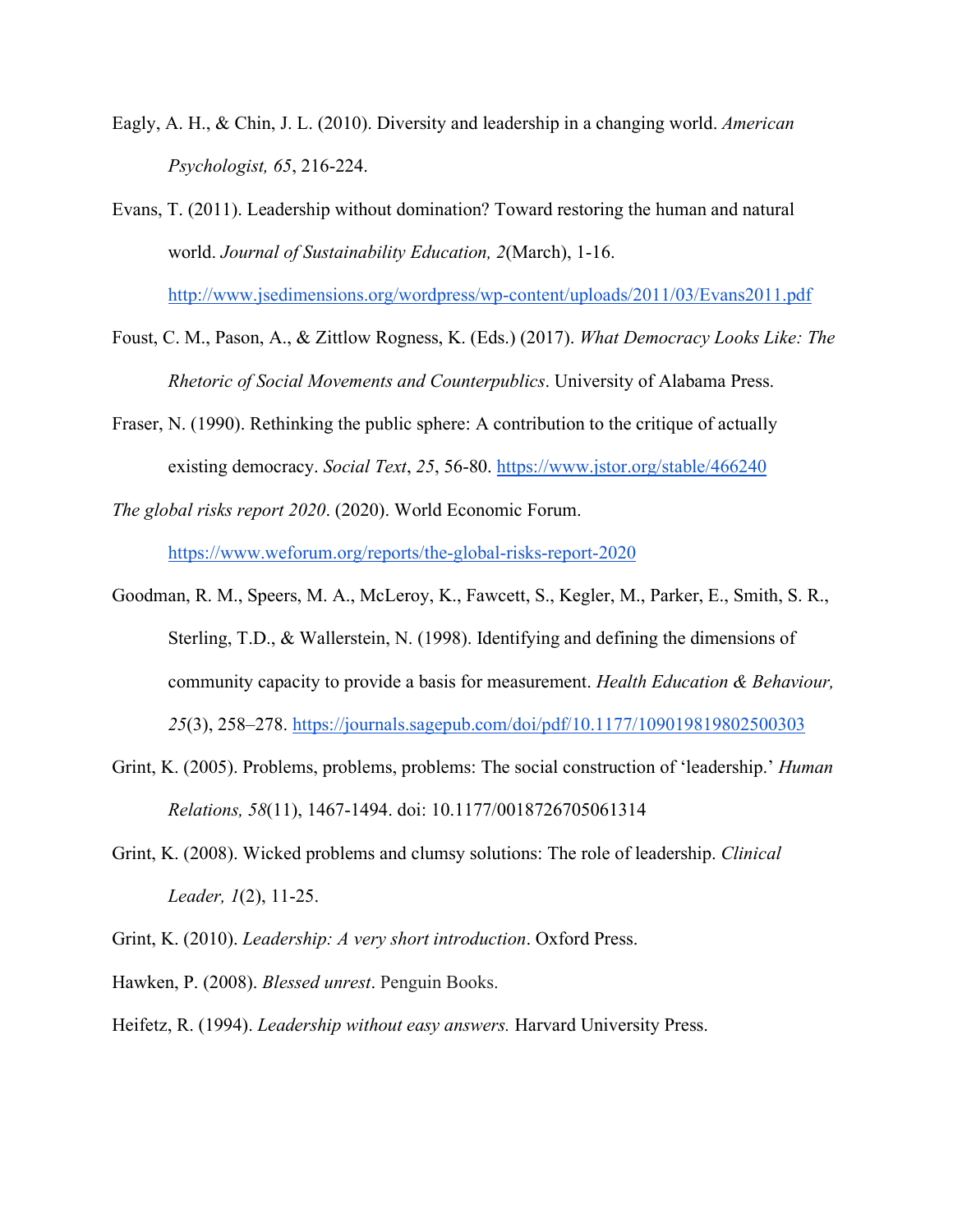- Heifetz, R. (2006). Anchoring leadership in the work of adaptive progress. In F. Hesselbein & M. Goldsmith (Eds.), *The leader of the future 2: Visions, strategies, and practices for the new era* (pp. 73–84). Jossey-Bass.
- Johnson, L. R. (2017). *Community-based qualitative research: Approaches for education and the social sciences.* SAGE Publishing.

Kellerman, B. (2018). *Professionalizing leadership*. Oxford University Press.

Kovach, M. (2010). Conversational methods in indigenous research. *First peoples child and family review, 5*(1) 40-48.

[http://web.b.ebscohost.com/ehost/detail/detail?vid=4&sid=107ca079-01dd-483d-b200-](http://web.b.ebscohost.com/ehost/detail/detail?vid=4&sid=107ca079-01dd-483d-b200-872bc9ed2d75%40pdc-v-sessmgr06&bdata=JnNpdGU9ZWhvc3QtbGl2ZQ%3d%3d#AN=51457227&db=sih) [872bc9ed2d75%40pdc-v-](http://web.b.ebscohost.com/ehost/detail/detail?vid=4&sid=107ca079-01dd-483d-b200-872bc9ed2d75%40pdc-v-sessmgr06&bdata=JnNpdGU9ZWhvc3QtbGl2ZQ%3d%3d#AN=51457227&db=sih)

[sessmgr06&bdata=JnNpdGU9ZWhvc3QtbGl2ZQ%3d%3d#AN=51457227&db=sih](http://web.b.ebscohost.com/ehost/detail/detail?vid=4&sid=107ca079-01dd-483d-b200-872bc9ed2d75%40pdc-v-sessmgr06&bdata=JnNpdGU9ZWhvc3QtbGl2ZQ%3d%3d#AN=51457227&db=sih)

Kuenkel, P. (2016). *The Art of leading collectively: Co-creating a sustainable, socially just future*. Chelsea Green Publishing.

Leavy, P. (2015). *Method meets art: Arts-based research practice* (2nd ed.). The Guilford Press.

Maragia, B. (2006). The indigenous sustainability paradox and the quest for sustainability in post-colonial societies: Is indigenous knowledge all that is needed? *Georgetown International Environmental Law Review, 18*, 197-247.

<https://heinonline.org/HOL/P?h=hein.journals/gintenlr18&i=205>

Meadows, D. (2008). *Thinking in systems: A primer*. Chelsea Green.

Newell, R., Dale, A., & Winters, C. (2016). A picture is worth a thousand data points: Exploring visualizations as tools for connecting the public to climate change research. *Cogent Social Sciences*, *2*(1), 1201885.<https://doi.org/10.1080/23311886.2016.1201885>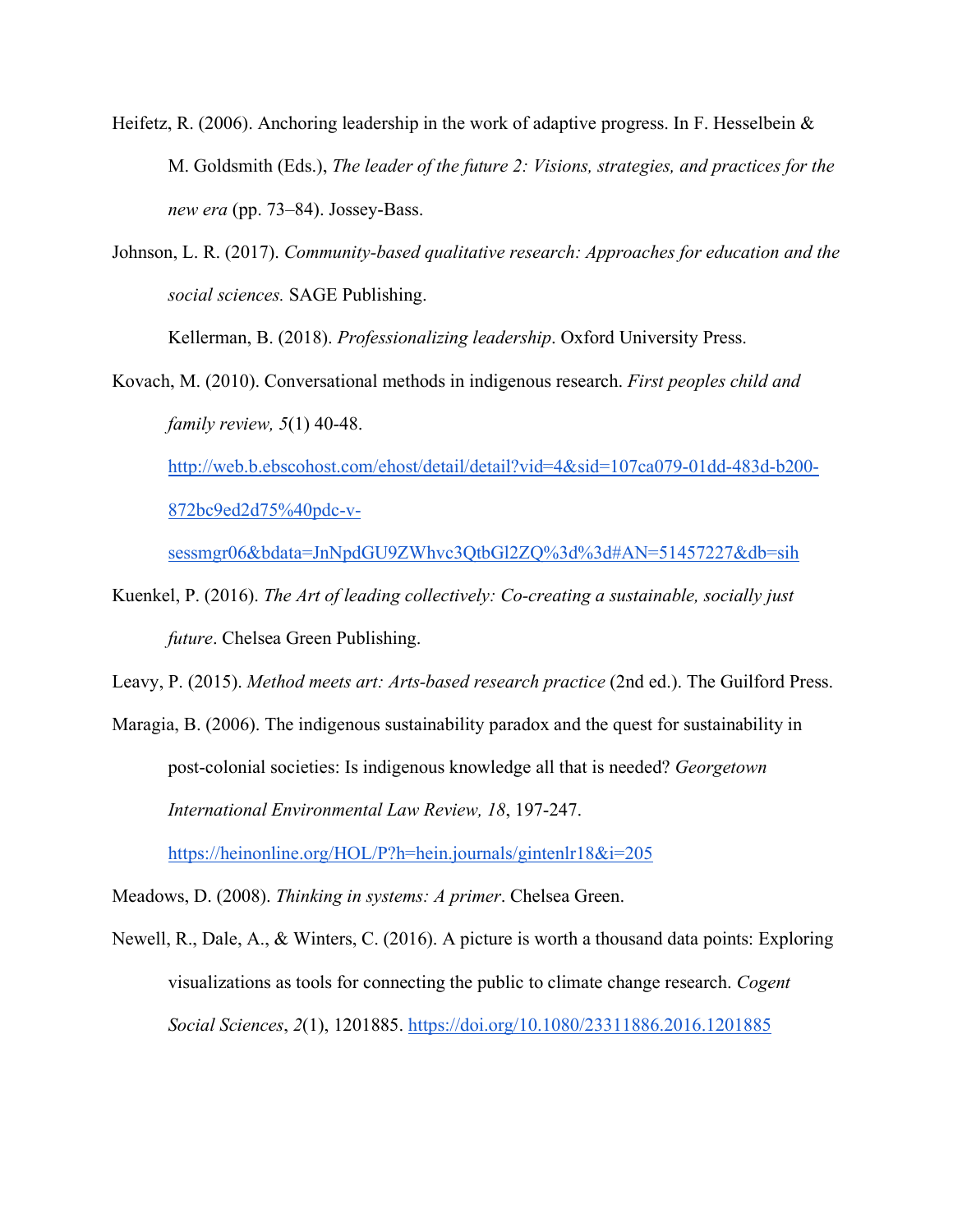Parry, K., Cohen, M., & Bhattacharya, S. (2016). Rise of the machines: A critical consideration of automated leadership decision making in organizations. *Group & Organization Management*, *41*(5), 571–594.<https://doi.org/10.1177/1059601116643442>

Patton, M. Q. (2002). *Qualitative research and evaluation methods* (3rd ed.). SAGE Publishing.

- Petrie, N. (2011). *Future trends in leadership development*. Center for Creative Leadership. [http://insights.ccl.org/ wp-content/uploads/2015/04/futureTrends.pdf](http://insights.ccl.org/)
- Petrie, N. (2014). Vertical leadership development Part 1: Developing leaders for a complex world. Center for Creative Leadership. [https://www.ccl.org/wp](https://www.ccl.org/wp-content/uploads/2015/04/VerticalLeadersPart1.pdf)[content/uploads/2015/04/VerticalLeadersPart1.pdf](https://www.ccl.org/wp-content/uploads/2015/04/VerticalLeadersPart1.pdf)
- Petrie, N. (2015). The How-to of vertical leadership development Part 2: 30 experts, 3 conditions, and 15 approaches. Center for Creative Leadership. [https://www.ccl.org/wp](https://www.ccl.org/wp-content/uploads/2015/04/verticalLeadersPart2.pdf)[content/uploads/2015/04/verticalLeadersPart2.pdf](https://www.ccl.org/wp-content/uploads/2015/04/verticalLeadersPart2.pdf)
- Preskill, S. & Brookfield, S. D. (2009). *Learning as a way of leading: Lessons from the struggle for social justice.* Jossey-Bass.
- Ramnarayan, S. & Schaub, S. S. H. (1997). Trappings of expertise and the pursuit of failure. *Simulation & Gaming, 28*(1), 28-43. [https://doi.org/10.1177/1046878197281004](https://doi.org/10.1177%2F1046878197281004)
- Redekop, B. (Ed.). (2010). *Leadership for environmental sustainability*. Routledge.
- Redekop, B., Gallagher, D., & Satterwhite, R. (Eds.). (2018). *Innovation in environmental leadership: Critical perspectives*. Routledge.
- Saldana, J. & Omasta, M. (2018). *Qualitative research: Analyzing life*. SAGE Publishing.
- Satterwhite, R. (2010). Deep systems leadership: A model for the 21st century. In B. Redekop (Ed.), *Leadership for environmental sustainability* (pp. 230-247). Routledge.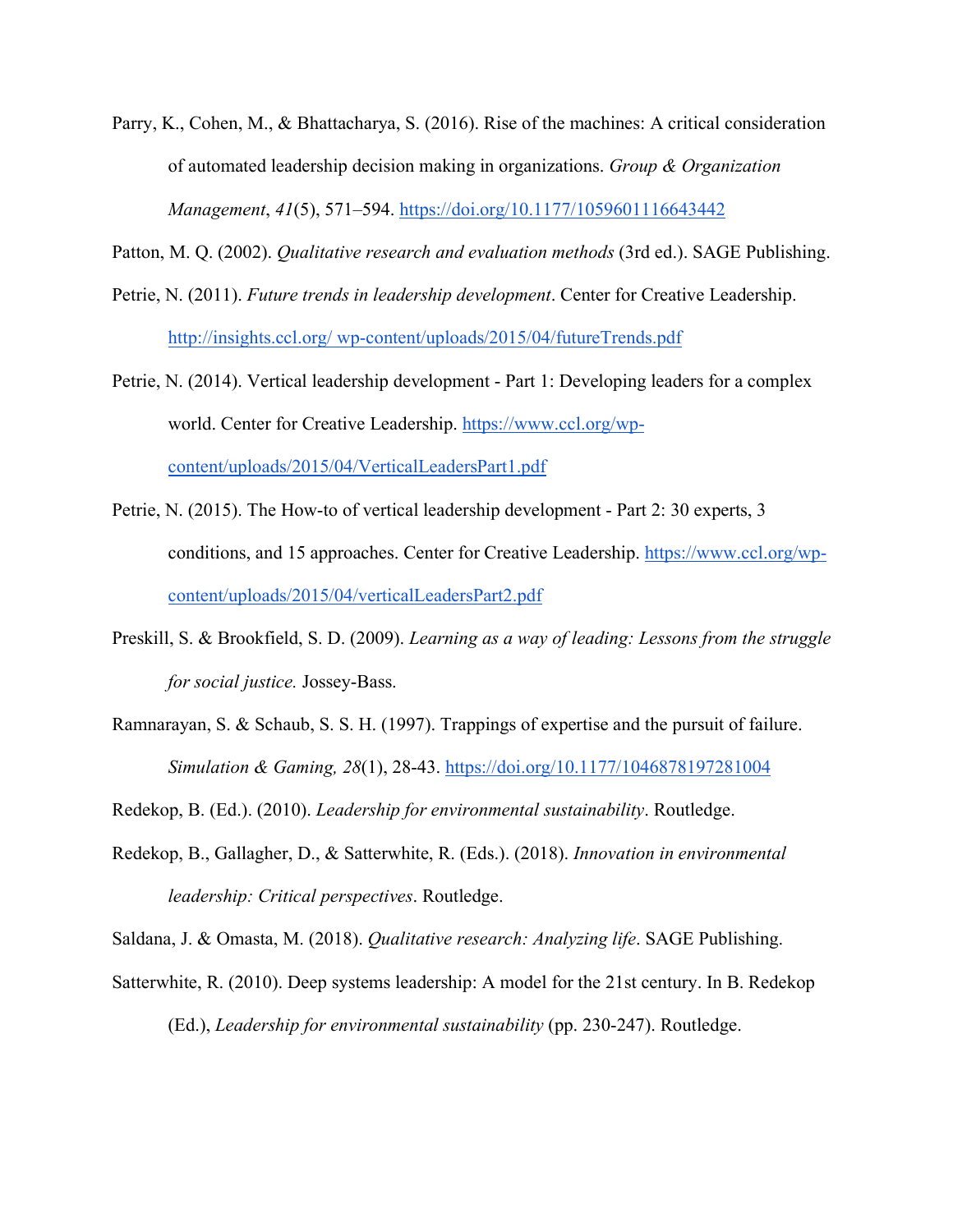- Satterwhite, R. (2018). A case for universal contexts: Intersections of the biosphere, systems, and justice using a critical constructionist lens. In B. Redekop, D. R. Gallagher, & R. Satterwhite (Eds.), *Innovation in environmental leadership: Critical perspectives* (pp. 32- 47). Routledge.
- Satterwhite, R., Sheridan, K., & McIntyre Miller, W. (2016). Rediscovering deep time: Sustainability and the need to re-engage with multiple dimensions of time in leadership studies. *Journal of Leadership Studies, 9*(4), 47-53.<https://doi.org/10.1002/jls.21426>
- Scharmer, O., & Kaufer, K. (2013). *Leading from the emerging future: From ego-system to ecosystem economies*. Berrett-Koehler.
- Schein, S. (2017). *A new psychology for sustainability leadership: The hidden power of ecological worldviews*. Greenleaf Publishing.
- Sencindiver, S. Y. (2017). New Materialism. In E. O'Brien (Ed.), *Oxford bibliographies: literary and critical theory*. Oxford University Press.

<https://doi.org/10.1093/obo/9780190221911-0016>

- Senge, P. (2006). Systems citizenship: the leadership mandate for this millennium. In F. Hesselbein & M. Goldsmith (Eds.), *The leader of the future 2: Visions, strategies, and practices for the new era* (pp. 31-46). Jossey-Bass.
- Senge, P., Smith, B., Kruschwitz, N., Laur, J., & Schley, L. (2008). *The necessary revolution: How individuals and organizations are working together to create a sustainable world*. Doubleday.

Sheridan, K., Satterwhite, R., & McIntyre Miller, W. (2019). Developing leaders in place: Graduate leadership education for a sustainable and peaceful future. In K. L. Kremers, A. S. Liepins, & A. M. York (Eds.), *Developing change agents: Innovative practices for*